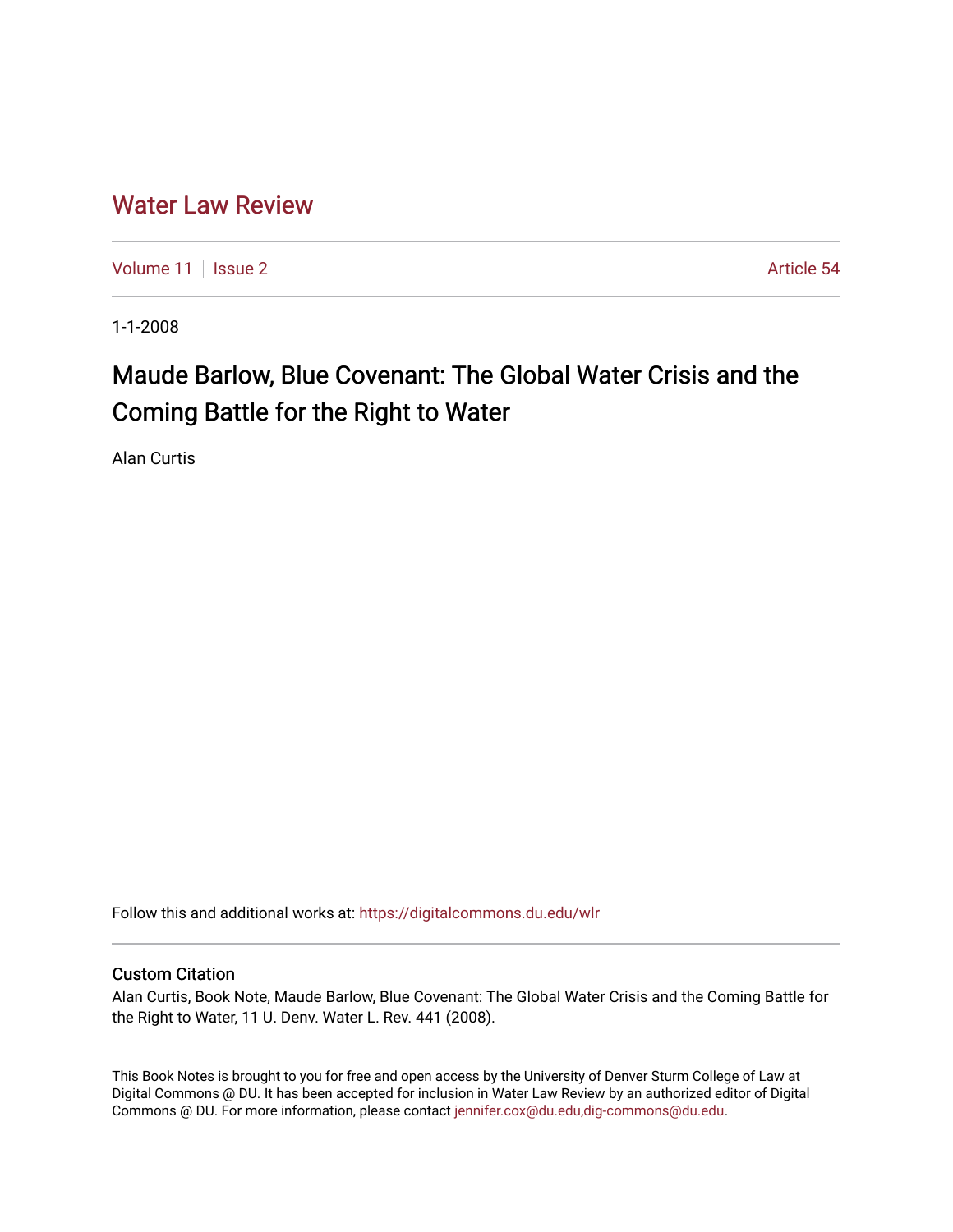*BOOK NOTES*

Europe, Latin America, Africa and Asia. However, like their domestic counterparts, many of these projects encountered tensions between industrialism and agrarian polices. Industry prevailed in this struggle, as well. Phillips argues that industry triumphed for the same reasons it happened in the United States: countries sought the prosperity associated with industry and had little interest in conservation programs designed to help poor rural populations.

*This Land, This Nation* is a fascinating, yet difficult, study. The numerous acronyms and players involved in New Deal conservation policies can make the book difficult to follow at times. Accordingly, Phillips is most clear in Chapter 3, which uses President Johnson as a main character and traces the history of recovery and reform with his early career in Washington. This approach gives the reader a main character to focus on and provides for a better understanding of the evolution of New Deal conservation policies and attitudes. Additionally, linking this evolution with Johnson and historical events clarifies the underlying causes of such policies. In the end, Phillips has produced a thorough and enlightening portrait of the New Deal using a different lens than most other New Deal histories. *This Land, This Nation* is a great resource for those interested in historical environmental policy; more importantly, this book is a requirement for those interested in future environmental policies as it offers a chance to learn from the successes and shortcomings of the past.

*Matt Larson*

Maude Barlow, Blue Covenant: The Global Water Crisis and the Coming Battle for the Right to Water, The New Press **(2008); 196 pp;** \$24.95; **ISBN 1595581863,** hard cover.

In *Blue Covenant,* Right Livelihood Award-winner Maude Barlow provides insight into the issues surrounding global freshwater. The book depicts the problems with privatization of water, and the emerging technologies designed to "reuse" water. *Blue Covenant* focuses on how grassroots movements have fought off privatization and demanded that government treat water as a basic human right, and not a freely traded commodity.

Chapter one, *Where Has All the Water Gone,* describes the most pressing issues facing global water as a resource. It begins by outlining three disastrous scenarios that the world faces unless we as a planet change course. The theme of immediacy expressed by the scenarios carries throughout the book: Scenario 1, the world is running out of freshwater; Scenario 2, every day more and more people are living without access to clean water; and Scenario 3, a powerful corporate water cartel has emerged to seize control of every aspect of water for its own profit. The third scenario exacerbates the problems unfolding in the first two scenarios.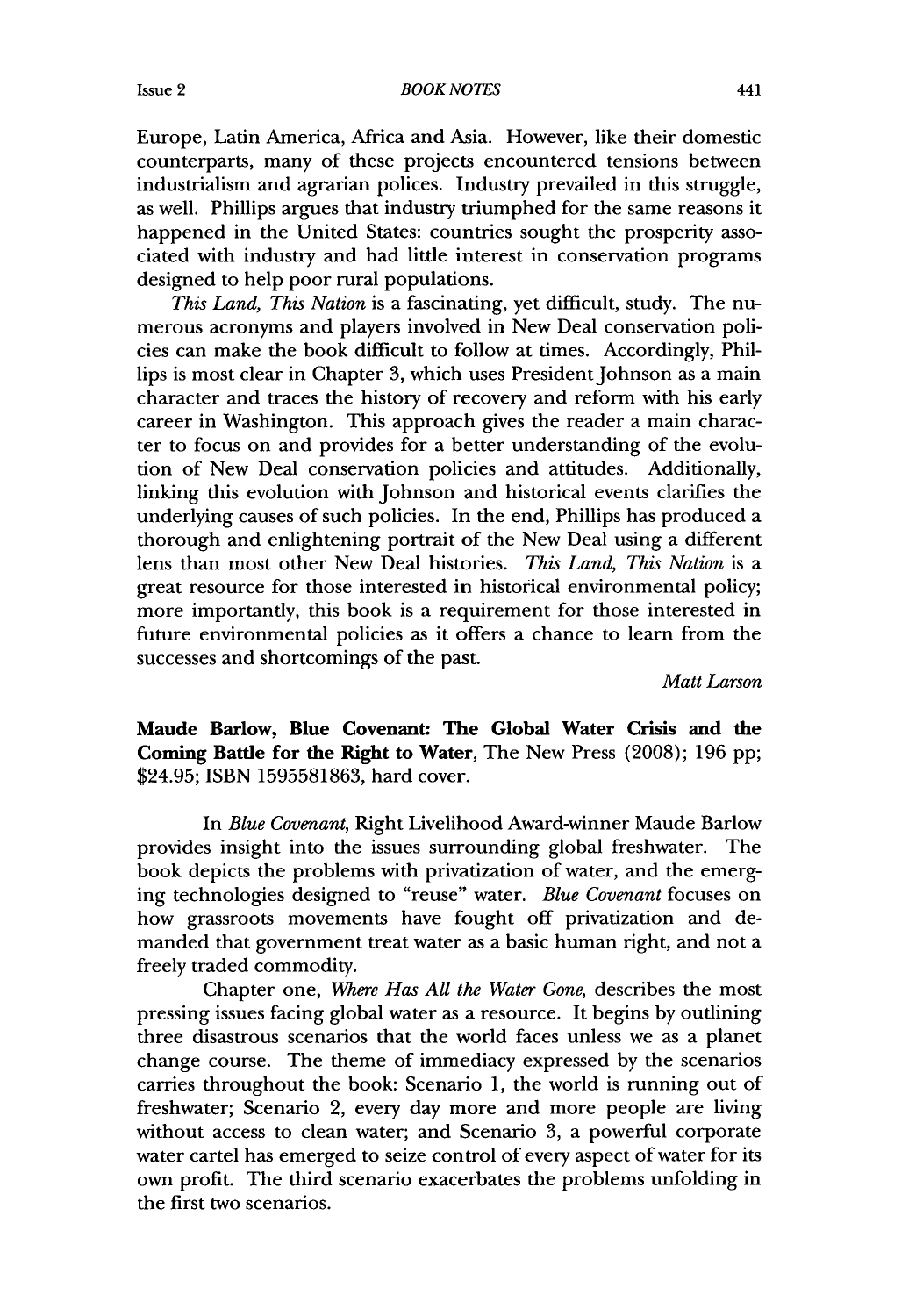The bulk of the chapter describes the mechanisms by which the world rapidly loses its freshwater. First, the polluting of surface waters on a global scale reduces the amount of clean water available to drink. Second, the author addresses impact of depleting groundwater sources through industrial and agricultural practices in the Northern and Southern Hemispheres. Third, the issue of how the planet is drying up through melting glaciers, the virtual-water trade (water used and lost in growing food), and the impacts of urbanization and deforestation illustrate some wasteful global practices. Finally, a discussion of how technological solutions, such as dams, diversions and desalination actually further the problem. The author concludes the chapter with a discussion of how world leaders have failed to alleviate these problems, or even address them to create public awareness.

The second chapter, *Setting the Stage for Corporate Control of Water,* describes how national and international organizations have moved water policy toward privatization, and discusses the management and motivation of these organizations. First, the author provides an overview of the types of privatization contracts (concession, leases, and management) that the World Bank supports. The World Bank successfully promoted the private model of water delivery to key individuals through private companies operating in the global South. The success in promoting water privatization in the global South required the support of the United Nations. Here, the author explained the role of the United Nations and a host of other organizations in developing a model for privatizing water in developing nations. The author then discussed how giant global forums, such as the World Water Forum and World Summit on Sustainable Development, influenced this policy. The chapter concludes with examples of how privatization has failed to supply water to the poor.

The premise of chapter 3, *The Water Hunters Move In,* centers on the fastest-growing area of the water market, providing clean water for industrial and municipal use and cleaning the associated waste water. The chapter begins with an overview of both the prominent and emergent companies in the field. It analyzes desalination, nuclear desalination, nanotechnology, emerging technologies, and the bottled water industry in relation to environmental impacts and the potential, though limited, benefits of providing safe water. Next, the author provides an overview of the investment opportunities in water through stocks, indexes, and mutual funds. The chapter concludes by addressing the three major problems with increasing corporate control of water: (1) disincentives to stop pollution; (2) disincentives to serve people that cannot pay; and (3) disincentives to protect the natural world.

The fourth chapter, *The Water Warriors Fight Back,* outlines the water privatization resistance movement from the grassroots level to international organizations. The overview of the resistance movement covers Latin America, Asia-Pacific, Australia, Africa, United States,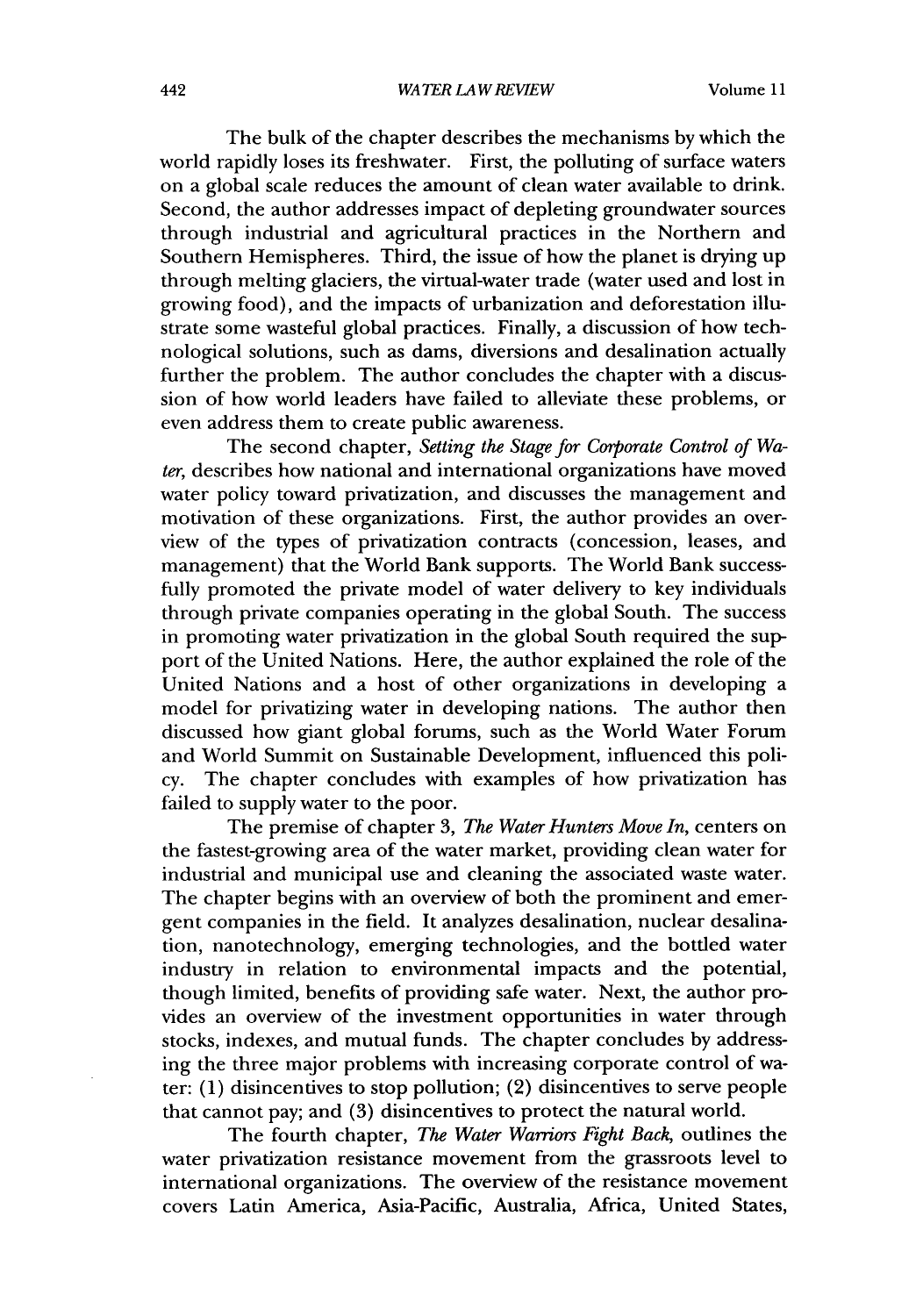*BOOK NOTES*

Canada, and Europe. Each area illustrates local communities' desire to retain public control of water and to remove the private companies at one level or another. Next, the author examines how rallying and speaking at international meetings has prompted the transition from grassroots movements to a coordinated and effective international justice movement. The chapter concludes with examples of local and national resistance to foreign bottling companies, and how the bottling companies have attempted to counter the bad press through charity initiatives.

The final chapter highlights the issues that have manifested as a result of the current push for privatization of water, and how to potentially resolve the issues. In *The Future of Water,* the author stresses the need to have water declared a right for all of humanity. Showing how privatization of water has created conflict within nations and also across national borders illustrates the need to resolve these issues. Addressing the three disastrous scenarios from chapter 1, the author pushes for an internationally-enforceable covenant based on (1) water conservation, (2) water justice, and (3) water democracy. The United Nations has the ability to make this covenant and enforce it. In order for the covenant to succeed, the United Nations must reject the basic tenets of market-based globalization.

*Blue Covenant* attempts, and ultimately succeeds, in highlighting the need for greater public awareness of the humanitarian issues that the mismanagement of global water has created. By using a vast array of statistics and local examples, *Blue Covenant* shows how privatizing water may not be the solution to the problems the world faces.

*Alan Curtis*